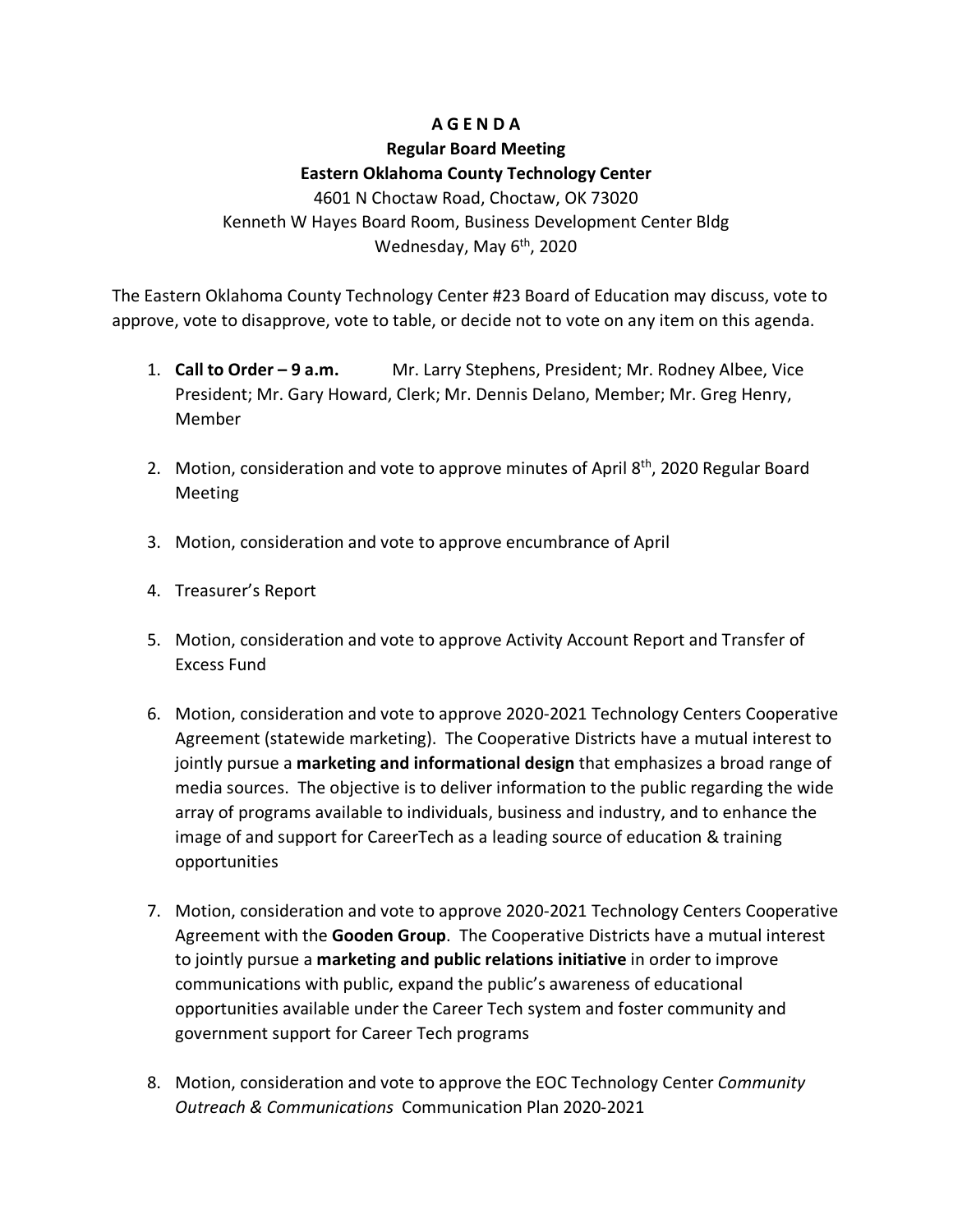- 9. Motion, consideration and vote to approve Items to be declared Surplus
- 10. New Business: In accordance with *Okla. Stat. tit. 25, §311(A)(9)*, "new business" means any matter not known about or which could not have been reasonably foreseen prior to the time of posting of the agenda.
- 11. Superintendent's report

Proposed Executive Session for the purpose of discussing the following so the board can return to open session and take action pursuant to Executive Session Authority: *Okla. Stat. tit. 25, §307(B)(1),(3) and (7).* The following items are proposed for discussion during the Executive Session:

- a. Resignation as listed on Personnel Report
- b. New Employment as listed on Personnel Report
- 12. Motion and vote to convene in Executive Session
- 13. Motion and vote to return to Open Session
- 14. Board President's Statement of Executive Session Minutes

15. Motion, consideration and vote to approve, disapprove or table the following:

- a. Resignation as listed on Personnel Report
- b. New Employments as listed on Personnel Report
- 16. Board Comments
- 17. Motion and vote for approval to Adjourn

Agenda Posted: Monday, May  $1<sup>st</sup>$ , 2020 by 4:00pm. Front door of Business Development Center building

Posted by: \_\_\_\_\_\_\_\_\_\_\_\_\_\_\_\_\_\_\_\_\_\_\_\_\_\_\_\_\_\_\_\_

Minutes Clerk

The next Regular meeting of the Board is: **Wednesday, June 3rd, 2020** 9:00 a.m. Kenneth W Hayes Board Room